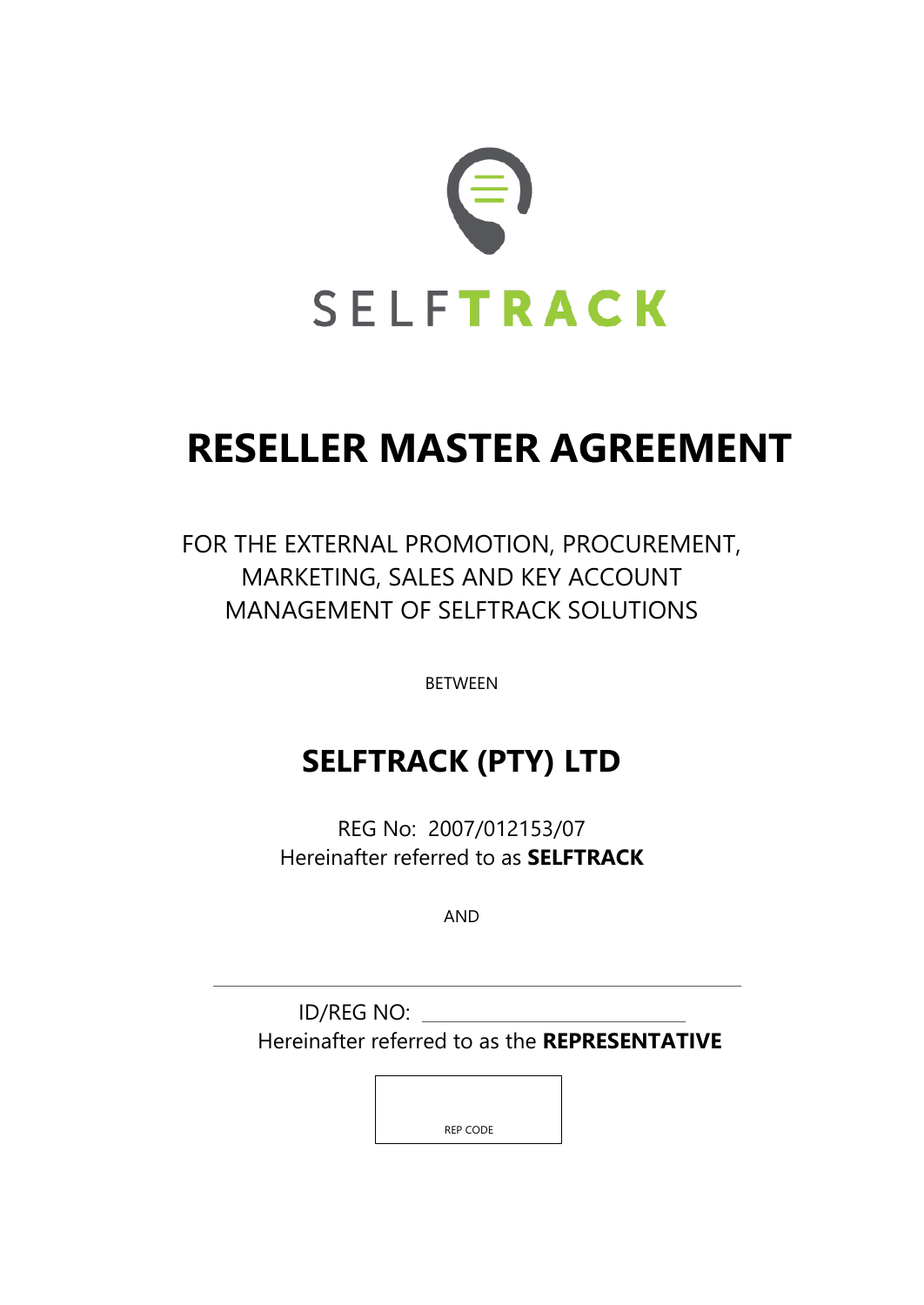### Whereas:

- Selftrack has developed technologically enhanced solutions that provides users and fleet owners with unique monitoring and management capabilities in order to enhance safety, security and productivity whilst saving cost at the same time;
- A Selftrack external sales and marketing REPRESENTATIVE possesses marketing and distribution capacity and can act as an independent, non-exclusive REPRESENTATIVE to identify, procure, manage and maintain suitable customers of Selftrack products anywhere within the boundaries of South Africa.
- After initial and subsequent discussions and the REPRESENTATIVE expressing an interest in formalizing a relationship, this document sets out the agreed terms between SELFTRACK and the REPRESENTATIVE for the promotion, procurement, marketing, sales and management of Selftrack Solutions.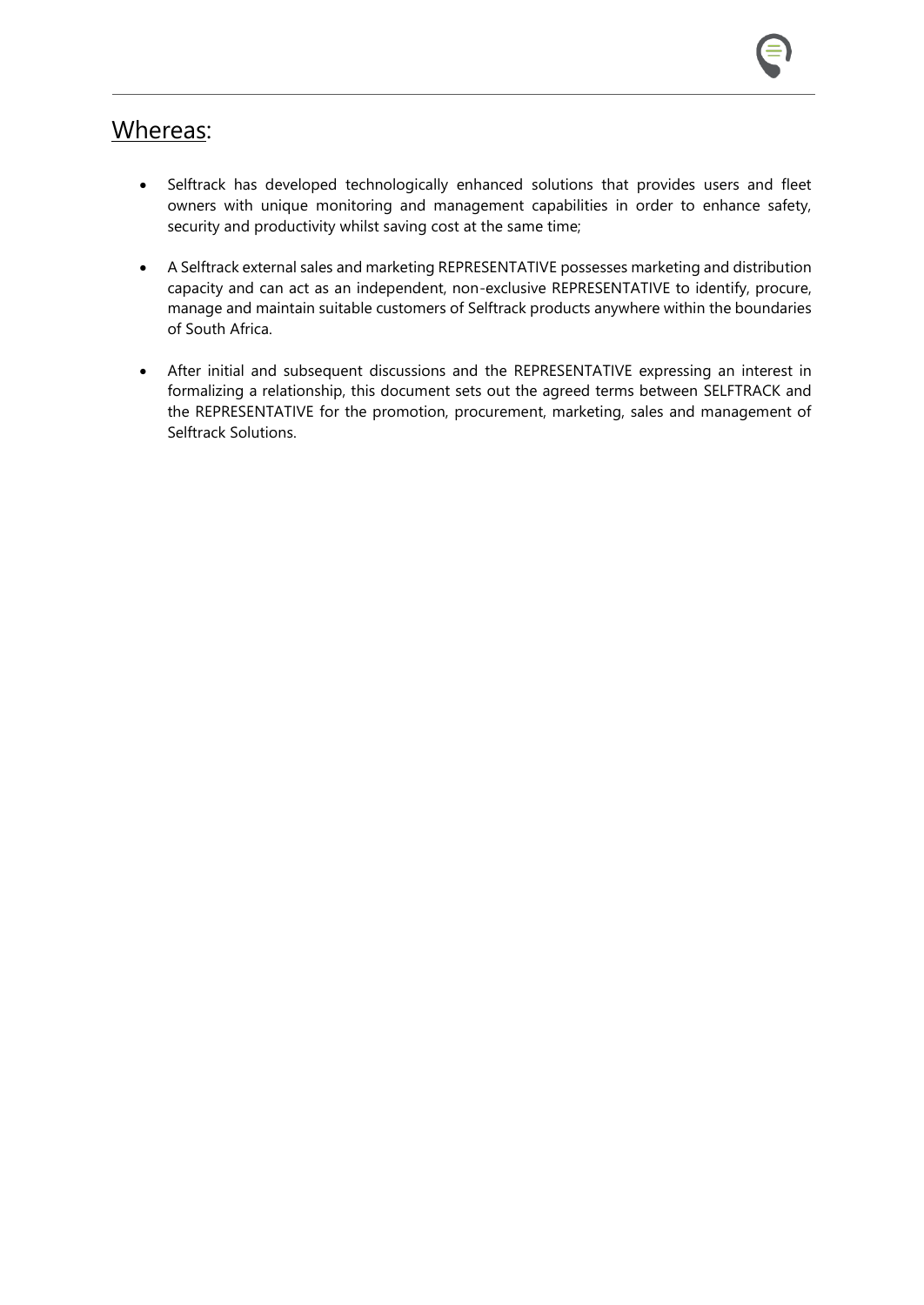### **TABLE OF CONTENTS**

### **AGREEMENT**

| 1               |  |
|-----------------|--|
| $\overline{2}$  |  |
| $\overline{3}$  |  |
| 4               |  |
| 5               |  |
| 6               |  |
| $\overline{7}$  |  |
| 8               |  |
| 9               |  |
| 10 <sup>°</sup> |  |
| 11              |  |
| 12 <sup>2</sup> |  |
|                 |  |
| 14              |  |
|                 |  |

#### **ANNEXURES**

ANNEXURE A - RESELLER INFORMATION ANNEXURE B - MASTER PRICELIST ANNEXURE C - COMMISSION SCHEDULE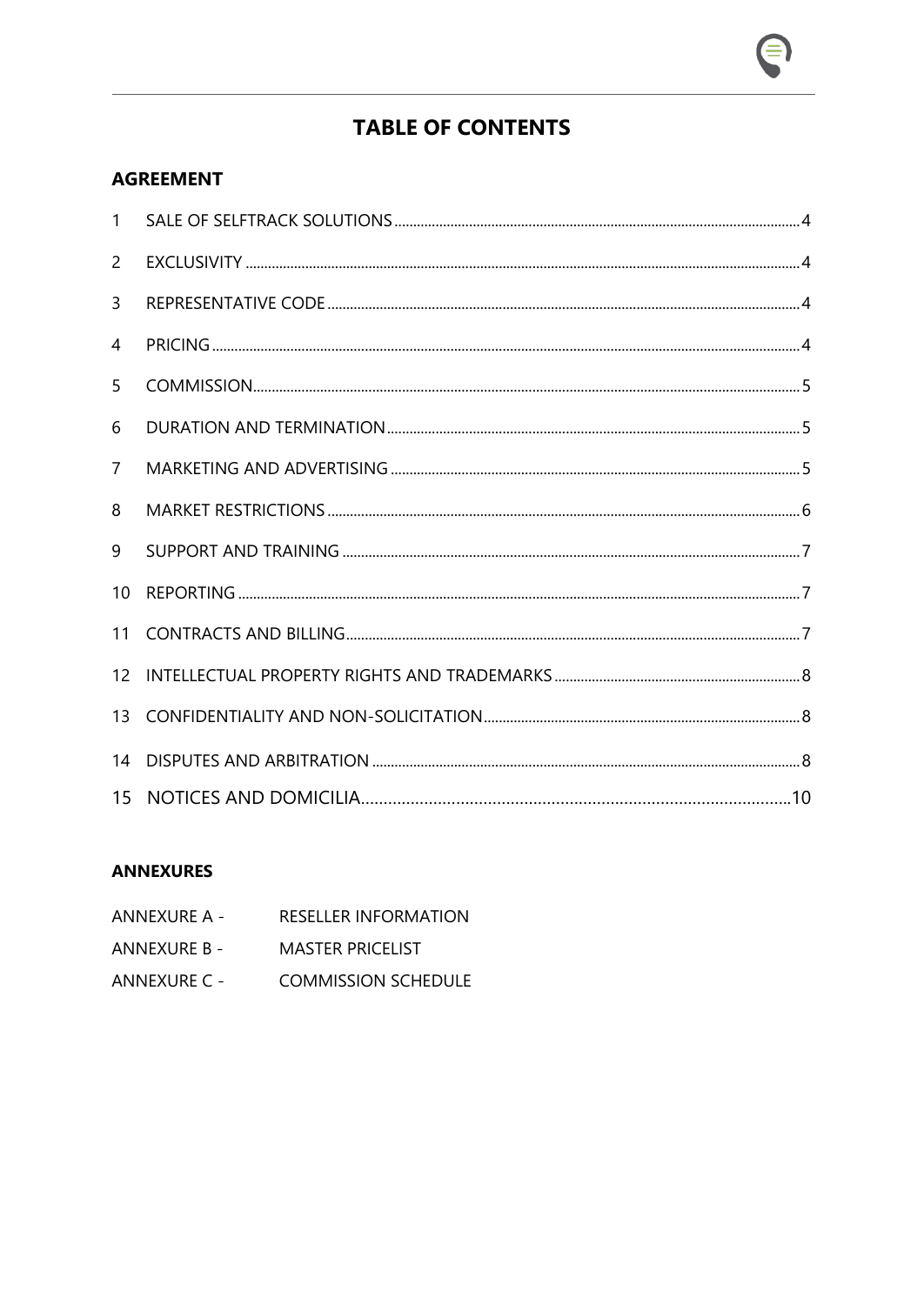#### **1 SALE OF SELFTRACK SOLUTIONS**

- $1.1$ Selftrack grants the REPRESENTATIVE a license to promote and procure sales in respect of Selftrack solutions as fully described and advertised on the website: *[www.selftrack.co.za.](http://www.selftrack.co.za/)*
- $1.2$ The REPRESENTATIVE will be provided with training on all solutions as well as the necessary agreements and/or information forms, which need to be completed by customers.
- $1.3$ The REPRESENTATIVE shall use its best efforts to maximize the sale of the Selftrack solutions. It shall be entitled to describe itself as a Selftrack REPRESENTATIVE for the Selftrack solutions and may display the authorized REPRESENTATIVE appointment logo or sign prominently on or in its premises.
- $1,4$ The REPRESENTATIVE shall not make any modifications of whatsoever nature to the Selftrack solutions, products and/or services, or their packaging, or alter, remove, transfer or otherwise tamper with any of the trade names, trademarks or other means of identification on the Selftrack solutions. The REPRESENTATIVE shall permit Selftrack to inspect its premises and Selftrack products in its possession from time to time on reasonable notice to ascertain whether the REPRESENTATIVE is complying with its obligations in terms of this clause.
- $1.5$ The REPRESENTATIVE shall not give any warranty in relation to Selftrack solutions other than Selftrack's standard warranty as set out in the Terms & Conditions as contained Selftrack Customer agreements and as published on its website from time to time. The REPRESENTATIVE may make no representations covering the quality of the Selftrack solutions, products and/or services other than those contained in these agreements.
- $1.6$ Should a customer or the REPRESENTATIVE find any apparent fault with a Selftrack product or Selftrack service, such fault shall be reported immediately as a warranty claim to Selftrack in the appropriate format, and where directed the REPRESENTATIVE shall either return the product to Selftrack or to Selftrack's authorized service center. Unless the REPRESENTATIVE is authorized to do so he should not attempt to repair the fault.

#### **2 EXCLUSIVITY**

2.1 Nothing in this agreement shall in any way be construed as creating any right of exclusivity in favour of the REPRESENTATIVE.

#### **3 REPRESENTATIVE CODE**

 $3.1$ Selftrack shall allocate a REPRESENTATIVE code to the REPRESENTATIVE (as indicated on the front page of this agreement), which shall be used by Selftrack to identify the REPRESENTATIVE in respect of which the REPRESENTATIVE is entitled to the specified commissions and incentives. Attached as **ANNEXURE A** is a form to be completed by the REPRESENTATIVE containing important contact and banking particulars.

#### **4 PRICING**

 $4.1$ The solutions, products and services pricing lists will be provided upon signature and during training, and are subject to changes in pricing policy and structure from time to time, including the effect of the exchange rate on components and products imported. For purposes of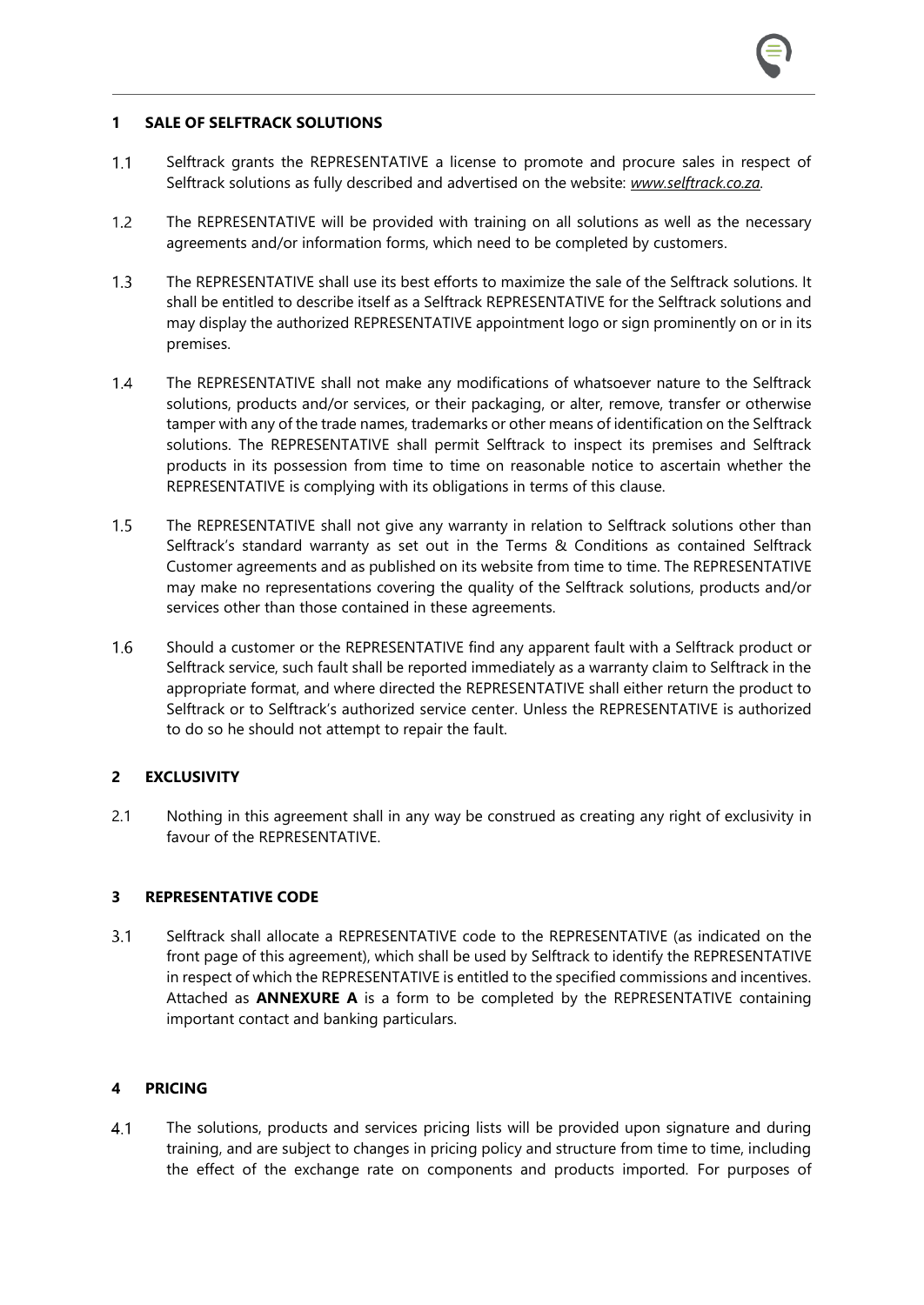reference, the current Master Pricelist datasheet is attached hereto as **ANNEXURE B**.

#### **5 COMMISSION**

- $5.1$ The REPRESENTATIVE hereby undertakes to procure sales of the solutions, products and services in exchange for which the REPRESENTATIVE will be paid an inclusive commission as calculated per **ANNEXURE C** hereto.
- $5.2$ The calculation of the commission due to the REPRESENTATIVE shall be processed with reference to the REPRESENTATIVE's code in each case.
- $5.3$ Payment of the REPRESENTATIVE's commission will be calculated monthly, approved at the monthly REMCO meeting, and paid by electronic funds transfer (EFT) within 30 days.

#### **6 DURATION AND TERMINATION**

- $6.1$ This Master agreement shall commence on the date of the last signature, and shall continue for an indefinite period, subject to termination by either party giving the other not less than 2 (two) calendar month's written notice to that effect.
- $6.2$ If this agreement is terminated for any reason whatsoever, the REPRESENTATIVE shall cease to be entitled to receive payment from Selftrack in terms of the commissions payable.

#### **7 MARKETING AND ADVERTISING**

- $7.1$ The REPRESENTATIVE shall use its best efforts to market and promote the Selftrack solutions as an approved representative.
- $7.2$ If a sales lead is obtained by the REPRESENTATIVE, the REPRESENTATIVE shall inform Selftrack of this lead, and shall be given the opportunity to develop and pursue the sales lead provided it is not already listed with Selftrack in order to prevent confusion with the potential customer, but also to prevent competitive marketing between the two parties. The reverse applies equally between the REPRESENTATIVE and Selftrack.
- $7.3$ The REPRESENTATIVE is therefore required to submit all sales leads as in 7.2 above to Selftrack in its standard format of relevant sales pipeline development from time to time.
- $7.4$ Existing Selftrack customers shall be excluded from the terms and conditions of this agreement, and specifically the annuity income derived from these customers shall not be shared between the parties. This clause shall also apply to any new customer obtained by Selftrack in the future unless agreed to differently in writing.
- $7.5$ The REPRESENTATIVE shall be responsible for all own costs related to the marketing of the solution where initiated by the REPRESENTATIVE. Selftrack shall be responsible for all costs relating to the development, enhancement and technical support of the various products. Under certain circumstances, and upon specific agreement between the parties, some marketing costs (e.g. the cost of a marketing trip to a foreign country) or some development costs (e.g. new enhancements specifically requested by a potential customer) may be shared.
- 7.6 Selftrack shall:-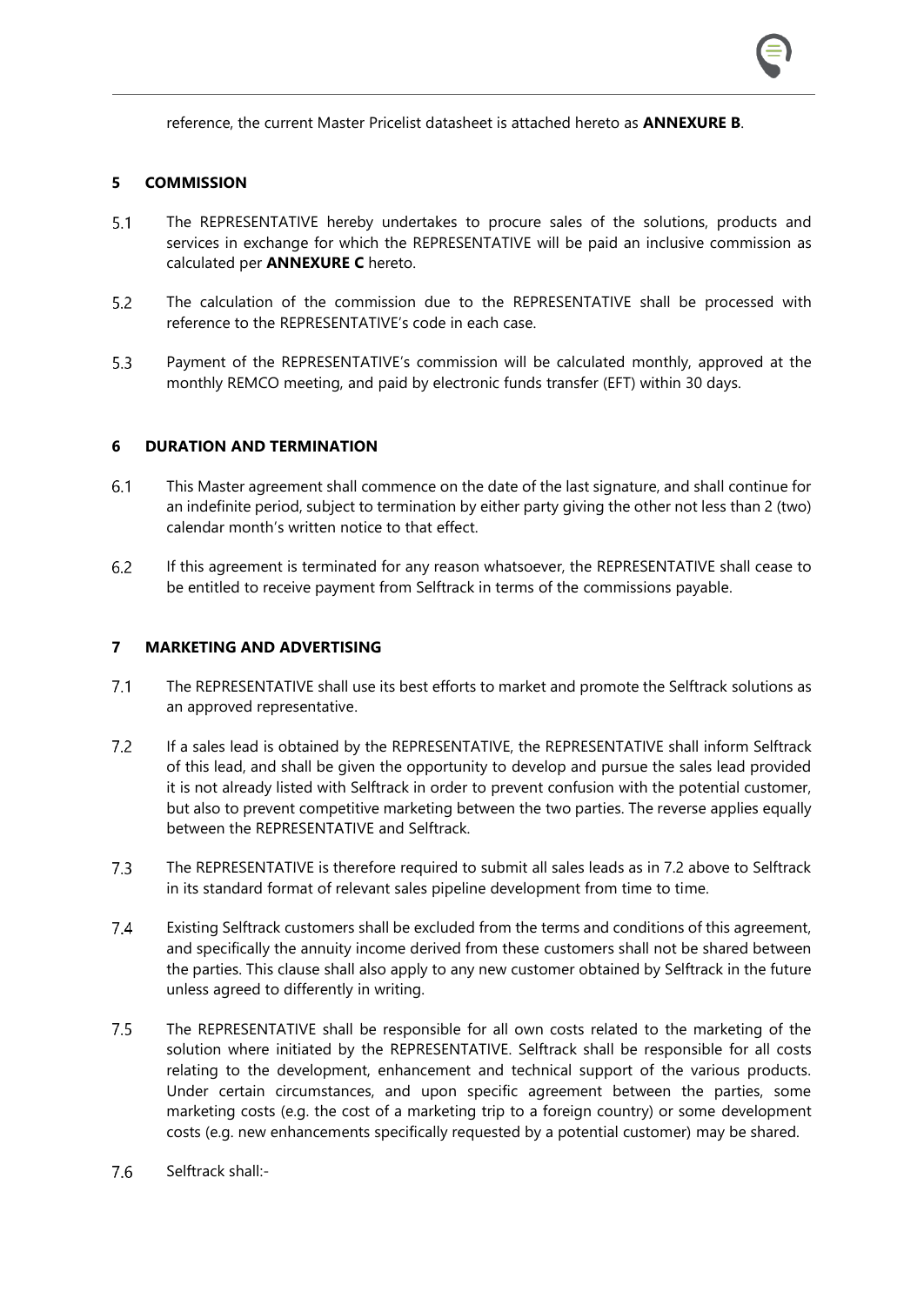- a) Develop and enhance the Selftrack solutions.
- b) Ensure all relevant software platform availability.
- c) Resolve any system faults (bugs) found within the software.
- d) Provide  $2^{nd}$  and  $3^{rd}$  line technical support.
- e) Maintain client data.
- f) Provide pre-sales support as and when required.
- g) Create marketing materials required to promote the solutions, including the creation and preparation of presentations and material, in conjunction with the REPRESENTATIVE as agreed.
- h) Pay the REPRESENTATIVE according to the commission structure agreed upon.

#### $7.7$ The REPRESENTATIVE shall:

- a) Do 1<sup>st</sup> line client support and provide a conduit to Selftrack for any  $2^{nd}$  or  $3^{rd}$  line support.
- b) The REPRESENTATIVE will retain the first line marketing relationship with the customer and user of the Selftrack solutions where introduced by the REPRESENTATIVE or as agreed to.
- c) The REPRESENTATIVE will promote Selftrack solutions, find and identify sales opportunities, perform lead generation through Selftrack's Sales Pipeline development and execute sales and client management pre- and post take-on.
- d) Give technical input in process and system design based on industry knowledge.
- 7.8 REPRESENTATIVES may display the Selftrack brand on its own shop front and building facias (where necessary), which cost shall be borne by Selftrack on receipt and approval of sizes and layout by elected signage contractor.
- 7.9 REPRESENTATIVES may display Selftrack banners as well as brochures and other material supplied by Selftrack in its public reception area.
- $7.10$ REPRESENTATIVE may be supplied with Selftrack-branded shirts and caps from time to time.

#### **8 MARKET RESTRICTIONS**

8.1 It is specifically agreed between the parties that, subject to the exceptions set out in clauses below, the REPRESENTATIVE shall not penetrate the existing customer base of Selftrack or solicit or seek to obtain or procure orders for the Selftrack products from any existing Selftrack customer and, in particular, shall not induce or attempt to induce an existing Selftrack customer to terminate his existing agreement in order to make application for the Selftrack services through the REPRESENTATIVE.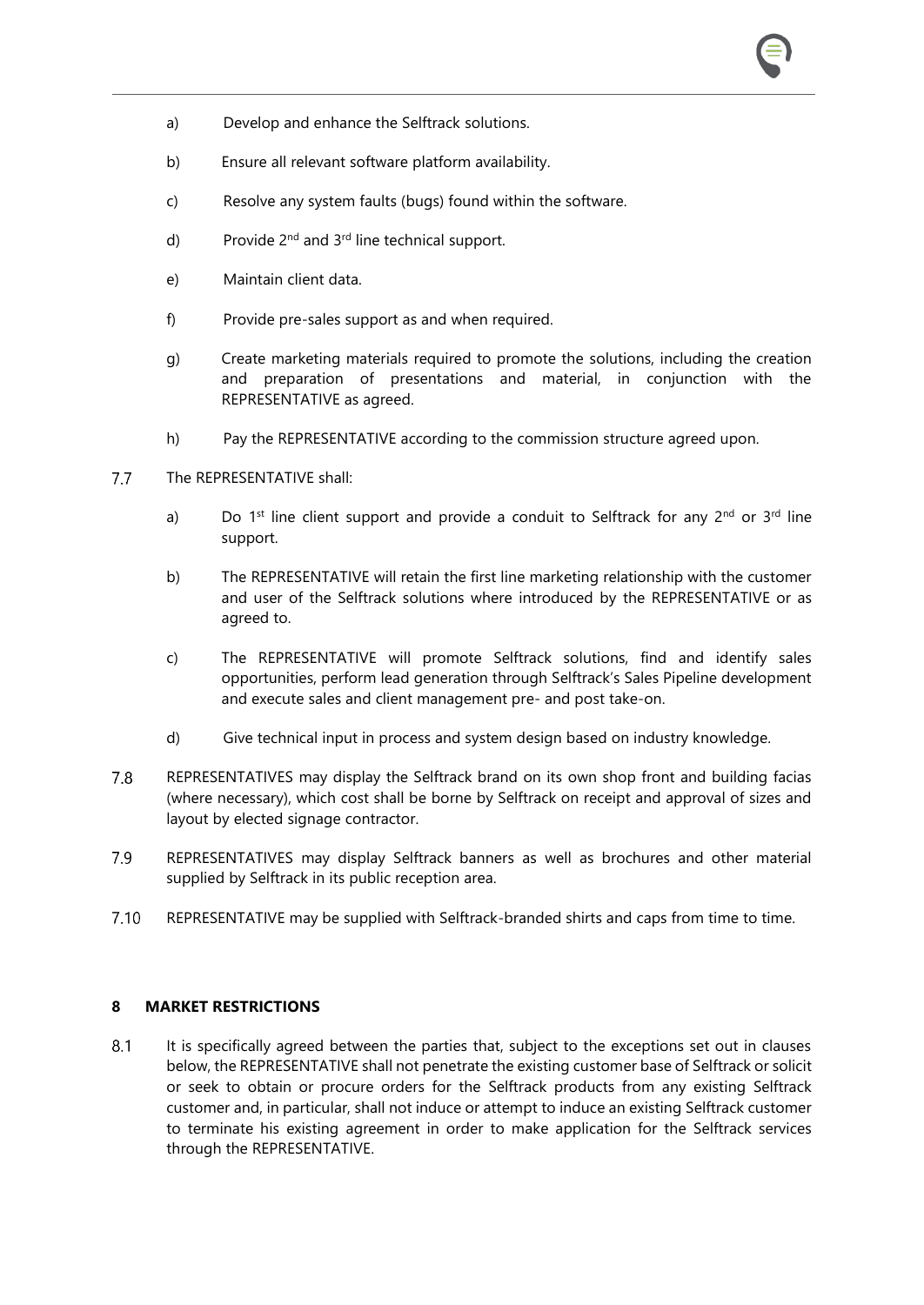- $8.2$ The REPRESENTATIVE acknowledges and agrees that he shall not solicit or seek to obtain or procure or accept orders from any customer of Selftrack, which customer has been classified as a "key account" customer by Selftrack. Prior to entering into discussions with any potential corporate customer the REPRESENTATIVE shall be obliged to contact Selftrack for the purposes of determining whether such potential corporate customer is a key account customer.
- Notwithstanding the provisions above, in relation to existing customers of Selftrack which are  $8.3$ not classified as "key account" customers, the REPRESENTATIVE may approach such customers and –
	- 8.3.1 negotiate and effect the provision of products required by the customer in addition to any existing service which the customer has with Selftrack, provided only that the provision of the new products and/or services is not consequent upon the customers terminating his existing subscription as contemplated above;
	- 8.3.2 negotiate and effect the provision of products and/or services to customers enjoying existing products and/or services provided by a service provider other than Selftrack.

#### **9 SUPPORT AND TRAINING**

- The REPRESENTATIVE shall, from time to time, ensure the availability of suitably qualified  $9.1$ personnel to undertake sales and technical training provided by Selftrack. Where applicable, Selftrack shall arrange such sales and technical training courses.
- 9.2 All expenses, including but not limited to, travel and living expenses, involved in attending such courses shall be for the account of the REPRESENTATIVE. Selftrack shall be responsible for the cost of the venue and any personnel conducting such courses.
- $9.3$ With the express permission of Selftrack, the REPRESENTATIVE may provide training to its own agents and/or employees on the same basis as above.

#### **10 REPORTING**

- 10.1 The REPRESENTATIVE shall, immediately upon becoming aware thereof, bring to the notice of Selftrack any information received by the REPRESENTATIVE which is likely to be of use or benefit to Selftrack in relation to the marketing and/or promotion of Selftrack products or the Selftrack services including, but not limited to, advice regarding competitive business practices, and shall supply details of customer requirements of improvements to any of the Selftrack products or the Selftrack services to Selftrack. Selftrack shall have full rights to develop such requirements without incurring any obligation to the REPRESENTATIVE.
- 10.2 Regular meetings will be scheduled where performance, service delivery, future prospects and sales opportunities will be discussed. Any relationship challenges will be discussed, and outcomes agreed to.

#### **11 CONTRACTS AND BILLING**

11.1 All documentation pertaining to the sales of Selftrack solutions will be in the name of Selftrack.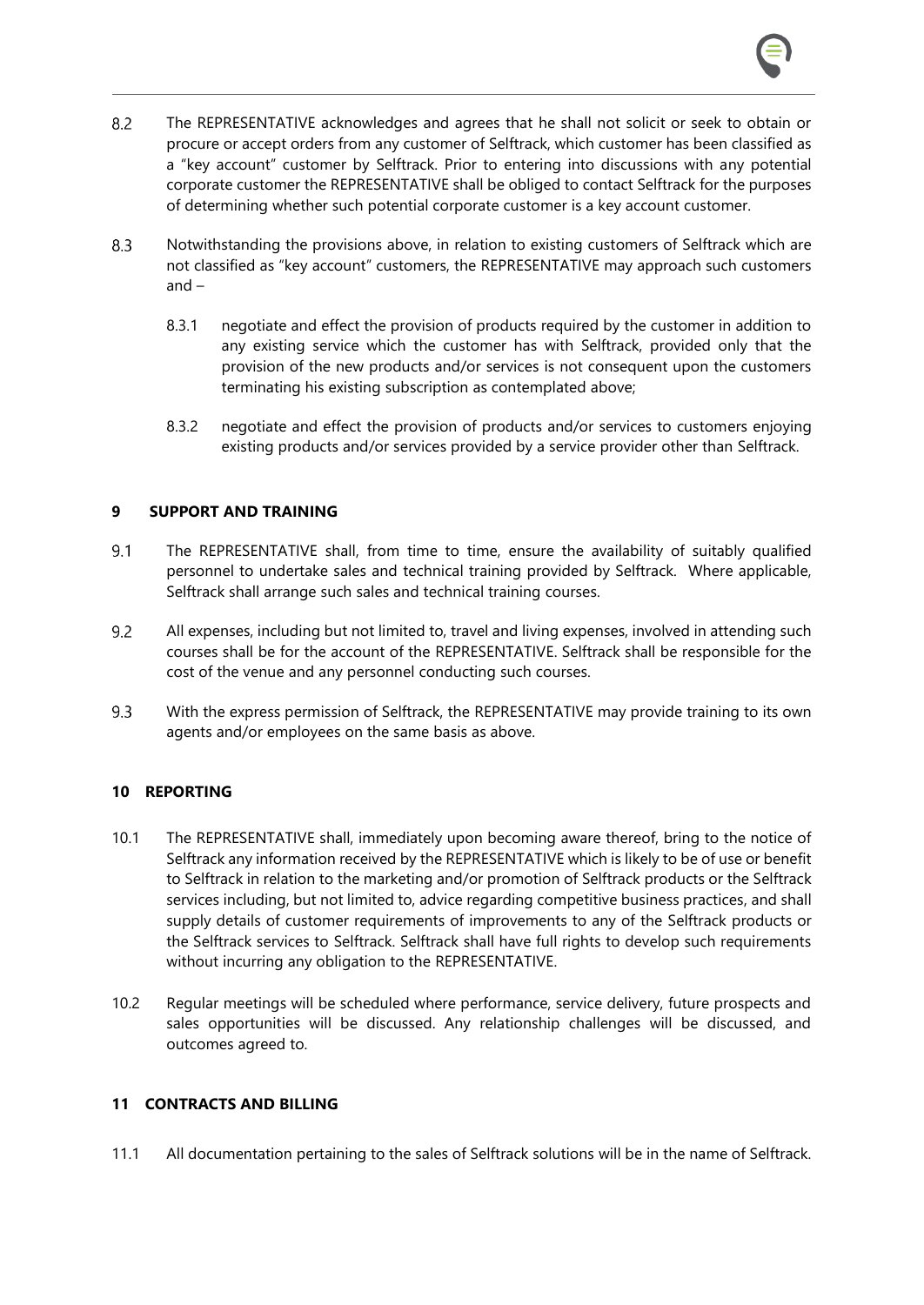- 11.2. The REPRESENTATIVE will ensure that all client information is obtained and supplied to Selftrack where agreed to.
- 11.3. All preparation of documents and Agreements will be done by Selftrack or as agreed.
- 11.4 Selftrack shall prepare all invoice and statement requirements to customers. The REPRESENTATIVE will be paid within 30 days by Selftrack on receiving payment from the registered users.
- 11.5 The REPRESENTATIVE will not perform any Creditors or Debtors function in the relationship, unless expressly requested and approved by Selftrack in writing.
- 11.6 It is to be emphasized that the income share detailed in this agreement in no way implies a shareholding of one company within the other, or a share of ownership of the Selftrack solutions.

#### **12 INTELLECTUAL PROPERTY RIGHTS AND TRADEMARKS**

Nothing in this agreement shall give the REPRESENTATIVE any rights in any trade name,  $12.1$ trademark or other intellectual property rights used by Selftrack in relation to the Selftrack solutions, products or services.

#### **13 CONFIDENTIALITY AND NON-SOLICITATION**

 $13.1$ Both parties shall throughout the terms of this agreement and for a period of 2 (two) years after its termination keep confidential any and all confidential information and any information it receives from either party in respect of any customer and undertake to use such information only to the extent necessary to perform their respective obligations in terms of this agreement or as may be required by law.

#### **14 DISPUTES AND ARBITRATION**

- $14.1$ All disputes arising out of or relating to this agreement in respect of the meaning or interpretation of any word, provision or Clause of this agreement, shall first be resolved, or attempted to be resolved, by the parties through bona fide discussion within 1 month of such dispute having been declared by any of the parties.
- $14.2$ Subject to Claus[e 14.1](#page--1-0) being exhausted, any dispute arising out of, or relating to this agreement, in respect of the meaning or interpretation of any word, provision or Clause of this agreement, will be referred to arbitration. Either party to the dispute will be entitled to require, by written notice addressed to the other party to this agreement, in which notice particulars of the nature of the dispute is given, be submitted to mediation or arbitration (as the case may be) in terms of this Clause.
- $14.3$ Subject to the provisions of this paragraph, the arbitration will be held under the provisions of the arbitration laws for the time being in force in the Republic of South Africa (as constituted from time to time).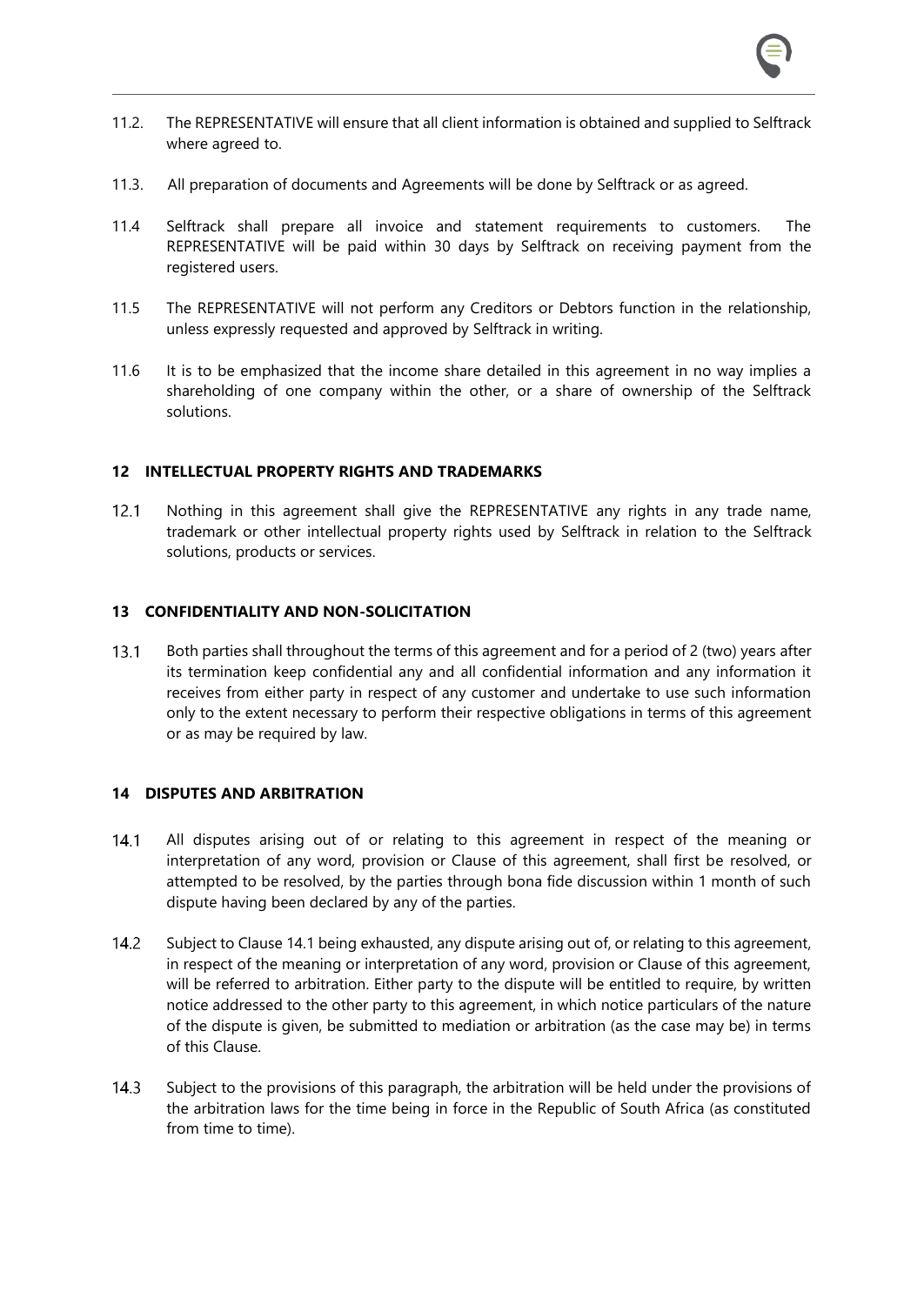- $14.4$ The arbitrator will be an independent person agreed upon by the parties to the dispute and, failing such agreement within 5 (five) business days after the date on which the arbitration is requested, the dispute will be referred to either the Afrikaanse Arbitrasie Genootskap (AAG) or the Arbitration Foundation of South Africa (AFSA) who shall be requested to suggest a list of at least three arbitrators. The parties shall then agree on an arbitrator, failing which the president of the AAG or AFSA, as the case may be, shall be requested to appoint an arbitrator.
- $14.5$ Immediately after the arbitrator has been agreed upon or appointed, the party who has given the notice shall request the arbitrator to nominate a date and place when and where the arbitration proceedings will be held and to settle the procedure and manner in which the arbitration proceedings will be held.
	- 14.5.1 The arbitration will be held in PRETORIA in accordance with the formalities and procedure settled by the arbitrator, and may be held in an informal and summary manner, on the basis that it will not be necessary to observe or carry out the usual formalities or procedures, pleadings and discovery or the strict rules of evidence.
	- 14.5.2 In the absence of an agreement between the parties or a ruling by the arbitrator, a party wishing to use any document, photograph, audio or video tape recording, or any other exhibit of a like nature (referred to in this Clause as "the exhibits") must furnish particulars thereof to the arbitrator and the other party to the arbitration no later than 10 business days prior to the hearing fixed for the arbitration. The notice giving particulars must include an address at which the exhibits may be inspected and the party giving notice must, if requested to do so by the other party, provide a copy of any of the exhibits. The cost of making such copy will be costs in the arbitration.
	- 14.5.3 The arbitration will be held as soon as possible after it is requested with a view to it being completed within 1 month if possible, after it has been so requested.
	- 14.5.4 The arbitrator will be entitled to make such award, including an award for specific performance, an interdict, damages, a penalty or otherwise, as he in his sole discretion may deem fit and appropriate. The arbitrator will be entitled to deal, as he deems fit, with the question of costs, including, if applicable, costs on attorney and client scale, or attorney and own client scale, including costs of counsel and his own fees.
- $14.6$ Any award made by the arbitrator:
	- 14.6.1 will be final and binding on the parties to the agreement; and
	- 14.6.2 may be made an order of any court to whose jurisdiction the parties are subject.
- $14.7$ The Sub-Clauses set our hereinbefore will not preclude either party from obtaining intermediate relief on an urgent basis from any court of competent jurisdiction.

#### **15 NOTICES AND DOMICILIA**

 $15.1$ The parties choose as their *domicilium citandi et executandi* their respective addresses as set out in this clause for all purposes arising out of or in connection with this agreement at which addresses all processes and notices arising out of or in connection with this agreement, its breach or termination may validly be served upon or delivered to the parties.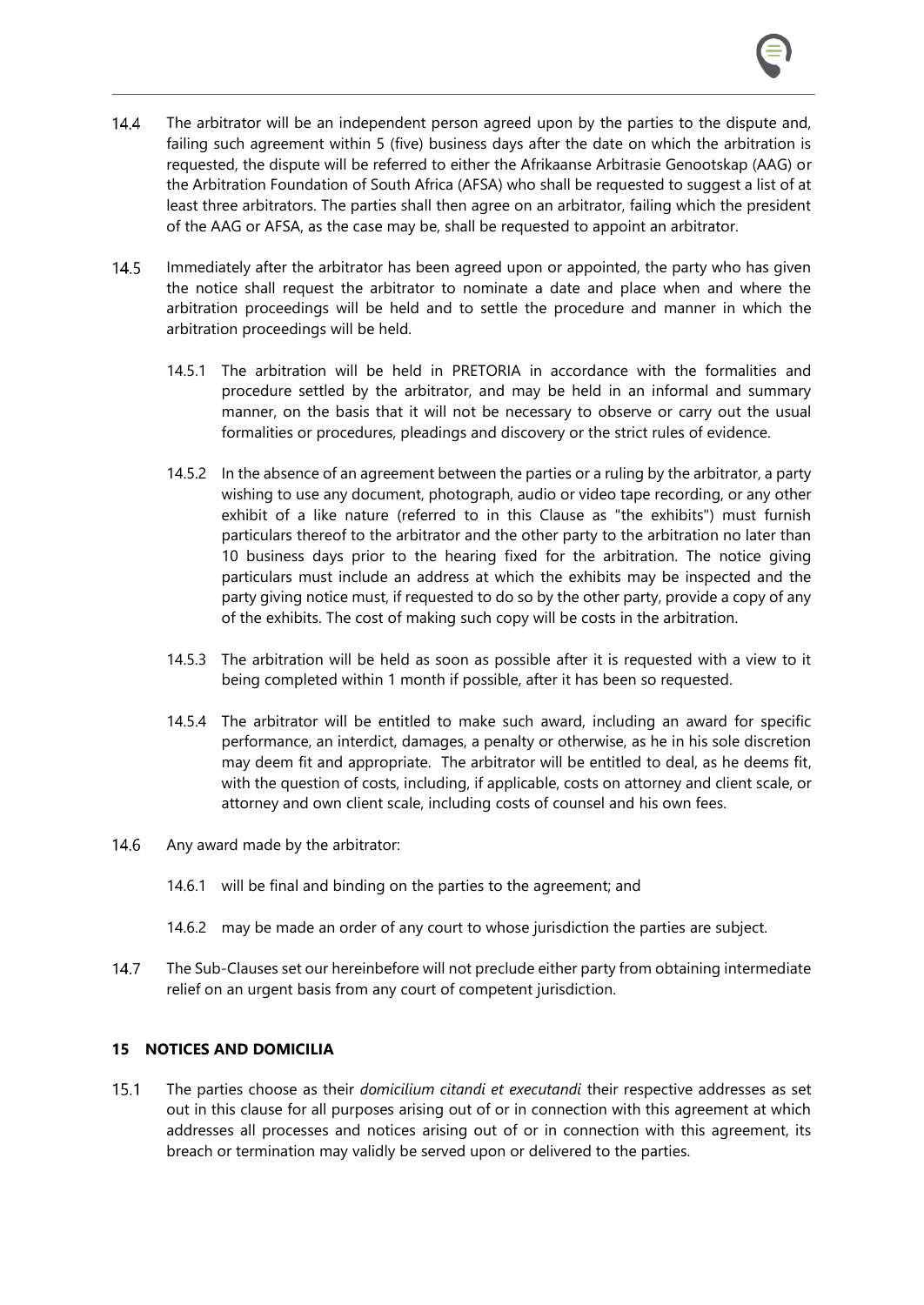|  |  | 15.2 For purposes of this agreement the parties' respective addresses shall be- |
|--|--|---------------------------------------------------------------------------------|
|  |  |                                                                                 |

15.2.1 as regards **SELFTRACK** at:

Block B, 1st Floor, Waterkloof Park 469 Julius Jeppe Street, Waterkloof 0181 FAX: 086 509 3609 Email: [pieter@Selftrack.co.za](mailto:pieter@selftrack.co.za)

15.2.2 as regards the **REPRESENTATIVE** at:

FAX: \_\_\_\_\_\_\_\_\_\_\_\_\_\_\_\_\_\_\_\_\_\_\_\_ Email: \_\_\_\_\_\_\_\_\_\_\_\_\_\_\_\_\_\_\_\_\_\_\_\_\_\_\_\_\_\_\_\_\_\_\_\_\_\_\_\_\_\_\_\_

or at such other address of which the party concerned may notify the other in writing provided that no street address mentioned in this sub clause shall be changed to a post office box or poste restante.

15.2.3 Any notice given in terms of this agreement shall be in writing and shall, if delivered by hand, be deemed to have been duly received by the addressee on the date of delivery. If posted by prepaid registered post such notice shall be deemed to have been received by the addressee on the 8th (eighth) day following the date of such posting.

\_\_\_\_\_\_\_\_\_\_\_\_\_\_\_\_\_\_\_\_\_\_\_\_\_\_\_\_\_\_\_\_\_\_\_\_\_\_\_\_\_\_\_\_\_\_\_\_\_\_\_\_\_\_\_\_\_\_\_\_\_\_\_\_\_\_\_\_\_\_\_\_\_\_\_\_\_\_\_\_\_\_\_\_

\_\_\_\_\_\_\_\_\_\_\_\_\_\_\_\_\_\_\_\_\_\_\_\_\_\_\_\_\_\_\_\_\_\_\_\_\_\_\_\_\_\_\_\_\_\_\_\_\_\_\_\_\_\_\_\_\_\_\_\_\_\_\_\_\_\_\_\_\_\_\_\_\_\_\_\_\_\_\_\_\_\_\_\_

| SIGNED at |  | 20                                  |
|-----------|--|-------------------------------------|
| Witness 1 |  | For and on behalf of REPRESENTATIVE |
|           |  |                                     |

Witness 2 **For and on behalf of <b>SELFTRACK** (PTY) LTD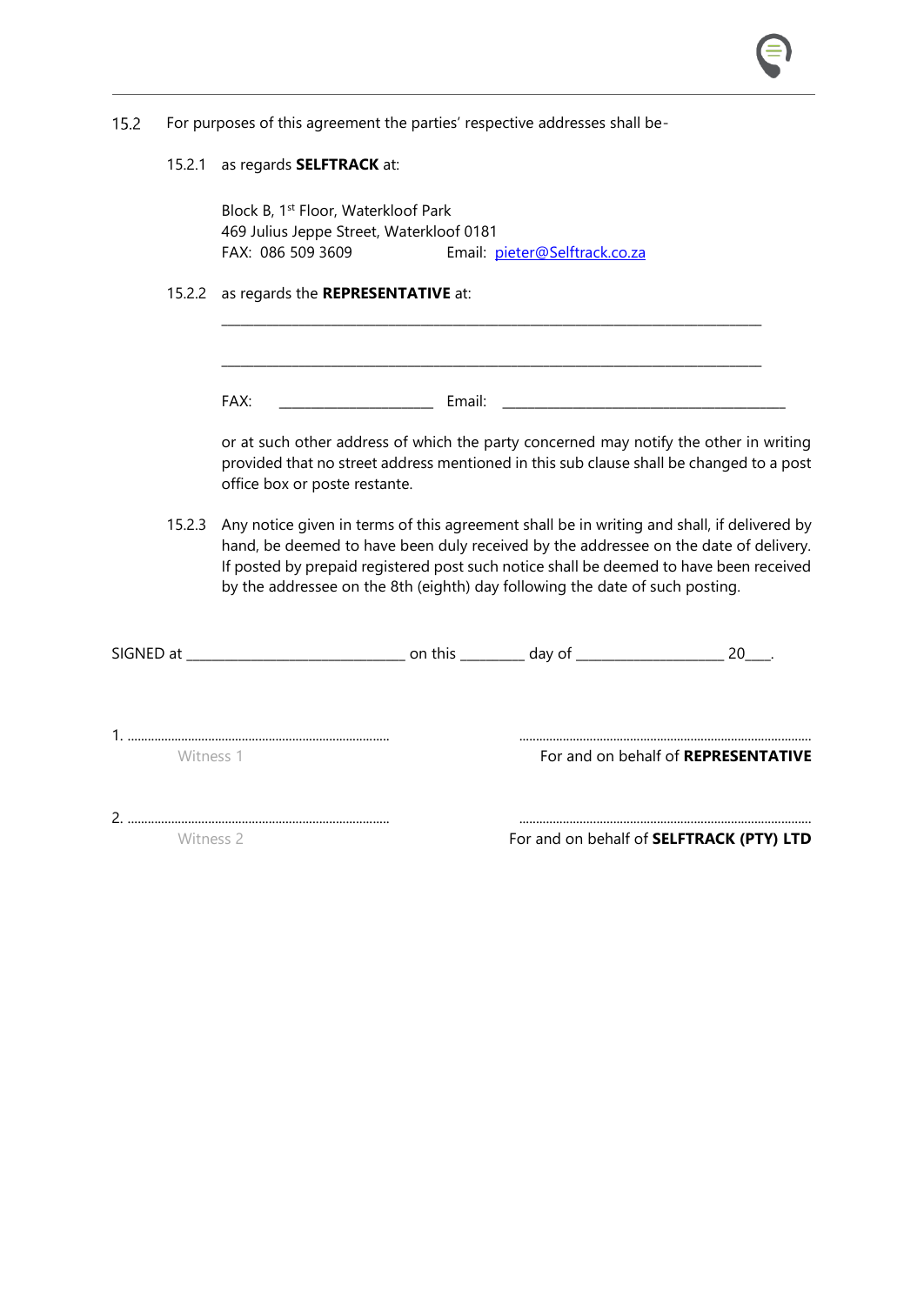

#### **ANNEXURE A**

#### **RESELLER INFORMATION**

| <b>CONTACT 1:</b>                                                                                                     |                |                                             |             |
|-----------------------------------------------------------------------------------------------------------------------|----------------|---------------------------------------------|-------------|
|                                                                                                                       |                |                                             |             |
| <b>CONTACT 2:</b>                                                                                                     |                |                                             |             |
|                                                                                                                       |                |                                             |             |
| <b>COMPANY ADDRESS:</b>                                                                                               |                |                                             |             |
| <u> 1989 - Johann Stoff, deutscher Stoff, der Stoff, der Stoff, der Stoff, der Stoff, der Stoff, der Stoff, der S</u> |                |                                             |             |
|                                                                                                                       |                |                                             |             |
| <b>REPRESENTATIVE BANKING DETAILS</b>                                                                                 |                |                                             |             |
|                                                                                                                       |                |                                             |             |
| <b>BANK NAME:</b>                                                                                                     |                | BRANCH NAME / NUMBER: _____________________ |             |
| ACC NR:                                                                                                               |                |                                             |             |
| <b>CHEQUE</b><br>TYPE OF ACCOUNT:                                                                                     | <b>SAVINGS</b> | <b>TRANSMISSION</b>                         | <b>BOND</b> |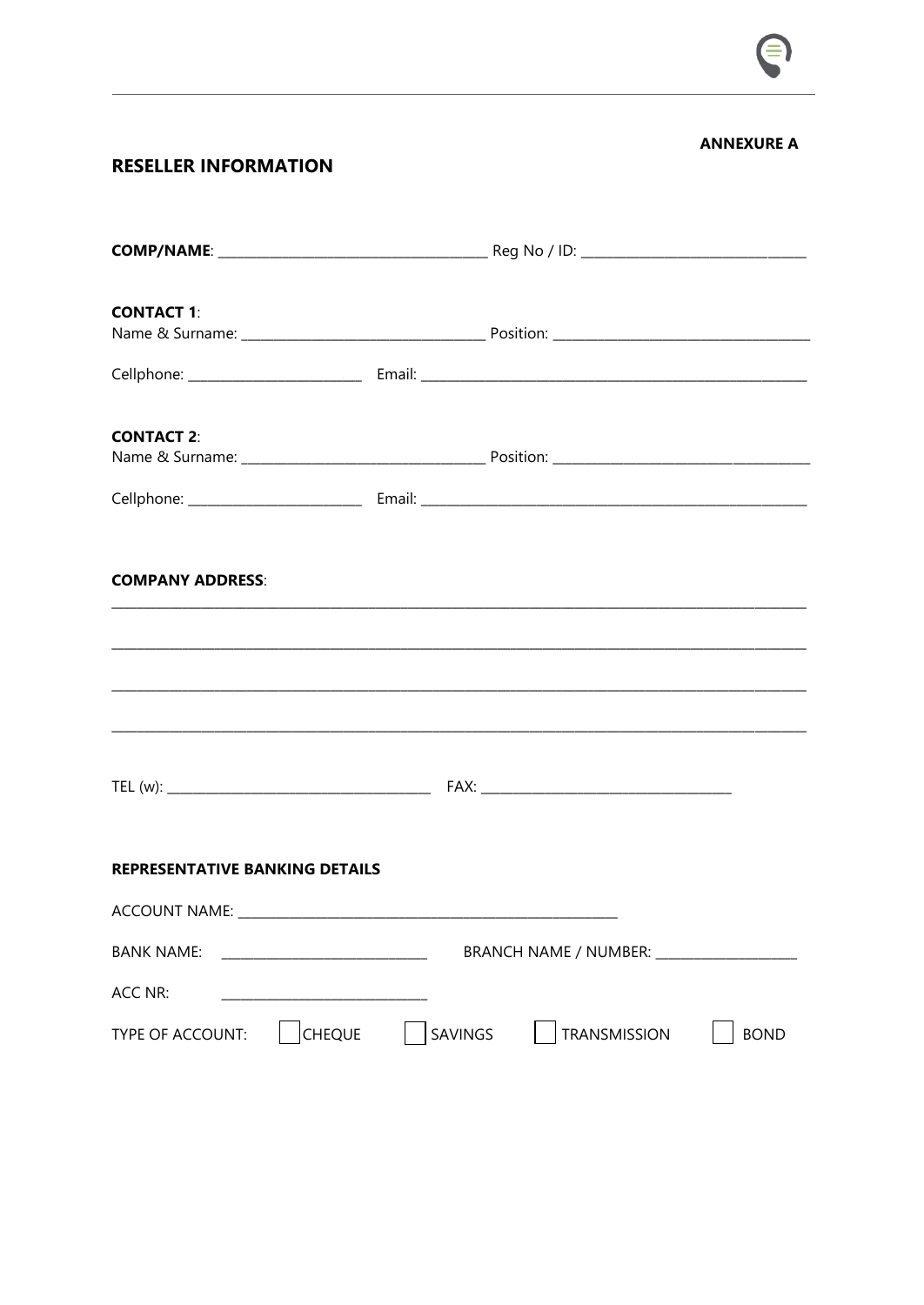# **3** S E L F **T R A C K** 2021 PRODUCTS & SERVICES PRICELIST

|                         |                   |                                                                         |                                                | 25%                                                      |                                                                 |                                                        |                        |           |              |   | <b>Auto Alert Complimentary</b> |                                                                                                    |                                                       |                             |                                                   |      |         | <b>Subscriptions</b> |               |                                         |                                     |               | <b>Options &amp; Extras</b> |                 |               |
|-------------------------|-------------------|-------------------------------------------------------------------------|------------------------------------------------|----------------------------------------------------------|-----------------------------------------------------------------|--------------------------------------------------------|------------------------|-----------|--------------|---|---------------------------------|----------------------------------------------------------------------------------------------------|-------------------------------------------------------|-----------------------------|---------------------------------------------------|------|---------|----------------------|---------------|-----------------------------------------|-------------------------------------|---------------|-----------------------------|-----------------|---------------|
| SOLUTION                | Product           | Subscription                                                            | <b>RRP Once-</b><br>off Hardware<br>(incl VAT) | 36m<br>Rental<br>Contract<br>(incl VAT)                  | Cash +<br>36m<br>Subs Agr<br>0R<br><b>Ann Pmt</b><br>(incl VAT) | Cash +<br>M2M<br>(incl VAT)                            | attery                 | Crash     | <b>Bujue</b> | 差 | amming<br>anic                  | <b>Battery Level</b>                                                                               | GPSSignal                                             | Realtime Web                | <b>Iobile APP</b>                                 | apor | eofence |                      |               | river ID Management<br>riving Behaviour | mmobilize                           | SIM Selftrack | SIM Own                     | SIM Cross-borde | Add Insurance |
|                         | MeTrack           | Starter<br>Reporter Ex SVR<br>Supervisor Ex SVR<br>Selfselect           | R1,699.00                                      | 141.00<br>168.00<br>214.00<br>141.00                     | 73.00<br>100.00<br>146.00<br>73.00                              | 79.00<br>109.00<br>159.00<br>79.00                     |                        |           |              |   |                                 |                                                                                                    |                                                       | $\bullet$                   | $\infty$                                          | ۰    |         | ۰                    | $\circledast$ | $\bullet$                               |                                     |               |                             |                 |               |
|                         | MOBii*            | Insure<br>Starter<br>Recovery<br>Reporter<br>Supervisor<br>Selfselect   | R1,799.00                                      | 145.00<br>145.00<br>182.00<br>200.00<br>246.00<br>145.00 | 73.00<br>73.00<br>110.00<br>128.00<br>174.00<br>73.00           | 79.00<br>79.00<br>119.00<br>139.00<br>189.00<br>79.00  | $\qquad \qquad \circ$  | $\bullet$ |              |   |                                 | œ                                                                                                  | $^{\circ}$<br>¢<br>¢<br>œ<br>¢<br>۰<br>$\bullet$<br>۰ |                             |                                                   |      |         |                      |               |                                         |                                     |               |                             |                 |               |
| <b>VEHICLE TRACKING</b> | Driver*           | Starter<br>Recovery<br>Reporter<br>Supervisor<br>Ultimate<br>Selfselect | R2,399.00                                      | 169.00<br>206.00<br>224.00<br>270.00<br>302.00<br>169.00 | 73.00<br>110.00<br>128.00<br>174.00<br>206.00<br>73.00          | 79.00<br>119.00<br>139.00<br>189.00<br>224.00<br>79.00 |                        |           |              |   | ۰                               |                                                                                                    | $\bullet$<br>¢<br>¢<br>¢<br>¢<br>¢                    |                             |                                                   |      |         |                      | $\bullet$     | ۰                                       | $\bullet$<br>$\bullet$<br>$\bullet$ |               |                             |                 |               |
|                         | Fleet Fuel*       | Starter<br>Recovery<br>Reporter<br>Supervisor<br>Ultimate<br>Selfselect | R6,898.00                                      | 348.00<br>385.00<br>403.00<br>449.00<br>481.00<br>348.00 | 73.00<br>110.00<br>128.00<br>174.00<br>206.00<br>73.00          | 79.00<br>119.00<br>139.00<br>189.00<br>224.00<br>79.00 |                        |           |              |   |                                 | $\bullet$                                                                                          | ۰<br>¢<br>ø                                           |                             |                                                   |      |         |                      |               |                                         |                                     |               |                             |                 |               |
|                         | <b>Fleet FUEL</b> | <b>Additional Probe</b><br>Starter<br>Recovery                          | R4,499.00                                      | 179.00<br>149.00<br>186.00                               | 73.00<br>110.00                                                 | 79.00<br>119.00                                        | $\bullet$<br>$\bullet$ |           |              |   |                                 |                                                                                                    | $^{\circ}$<br>×                                       |                             |                                                   |      |         |                      |               |                                         |                                     |               |                             |                 |               |
|                         | Trascon           | Reporter<br>Supervisor<br>Selfselect                                    | R1,899.00                                      | 204.00<br>250.00<br>149.00                               | 128.00<br>174.00<br>73.00                                       | 139.00<br>189.00<br>79.00                              | $\bullet$<br>$\bullet$ |           |              |   |                                 | $\bullet$<br>ø                                                                                     | $\bullet$                                             |                             |                                                   |      |         |                      |               |                                         |                                     |               |                             |                 |               |
|                         | Pedestrian        | Starter<br>Reporter<br>Supervisor<br>Selfselect                         | R1,899.00                                      | 149.00<br>176.00<br>222.00<br>149.00                     | 73.00<br>100.00<br>146.00<br>73.00                              | 79.00<br>109.00<br>159.00<br>79.00                     |                        |           |              |   |                                 | $\bullet$<br>$\bullet$<br>$\circledast$<br>$\bullet$                                               | $\circledast$                                         | $\bullet$<br>$\bullet$      | $\circ$                                           | œ.   |         | $\bullet$            | $\bullet$     |                                         |                                     |               |                             |                 |               |
| PERSONAL TRACKING       | Guard             | Starter<br>Reporter<br>Supervisor<br>Selfselect                         | R2,599.00                                      | 177.00<br>204.00<br>250.00<br>177.00                     | 73.00<br>100.00<br>146.00<br>73.00                              | 79.00<br>109.00<br>159.00<br>79.00                     |                        |           |              |   |                                 | $^{\circ}$<br>$\bullet$<br>$\circ$<br>$\bullet$<br>۰<br>$\bullet$<br>۰                             | $\circledast$                                         | $\bullet$<br>۰<br>ø.        | $\bullet$<br>$\bullet$<br>$\bullet$<br>$\circ$    | ø.   | $\circ$ | $\bullet$            | $\bullet$     |                                         |                                     |               |                             |                 |               |
|                         | Lone Worker       | Starter<br>Reporter<br>Supervisor<br>Selfselect                         | R2,699.00                                      | 181.00<br>208.00<br>254.00<br>181.00                     | 73.00<br>100.00<br>146.00<br>73.00                              | 79.00<br>109.00<br>159.00<br>79.00                     |                        |           |              |   |                                 | $\circledast$<br>$\bullet$<br>$\circ$<br>$\bullet$<br>$\bullet$<br>$\circ$<br>$\bullet$<br>$\circ$ |                                                       | ۰<br>۰<br>۰<br>œ.           | $\bullet$<br>$\bullet$<br>$^{\circ}$<br>$\bullet$ | œ    |         | $\bullet$            | $\bullet$     |                                         |                                     |               |                             |                 |               |
| ASSET TRACKING          | Minii             | Starter<br>Reporter<br>Supervisor<br>Selfselect                         | R2,899.00                                      | 189.00<br>216.00<br>262.00<br>189.00                     | 73.00<br>100.00<br>146.00<br>73.00                              | 79.00<br>109.00<br>159.00<br>79.00                     |                        |           |              |   |                                 | ۰<br>$\bullet$<br>$^{\circ}$<br>$\bullet$<br>$^{\circ}$<br>$\bullet$<br>$\infty$                   | $\circledast$                                         | $\qquad \qquad \circ$<br>œ. | $\alpha$<br>$^{\circ}$<br>œ.                      |      |         |                      |               |                                         |                                     |               |                             |                 |               |
|                         | Maxii             | Starter<br>Reporter<br>Supervisor<br>Selfselect                         | R3,199.00                                      | 201.00<br>228.00<br>274.00<br>201.00                     | 73.00<br>100.00<br>146.00<br>73.00                              | 79.00<br>109.00<br>159.00<br>79.00                     |                        |           |              |   |                                 | $\bullet$<br>$^{\circ}$<br>$\bullet$<br>$\circledast$<br>$^{\circ}$<br>$\bullet$<br>$\alpha$       |                                                       | $\bullet$<br>۰              | $\circ$<br>$\bullet$<br>$^{\circ}$                |      |         | ۰                    |               |                                         |                                     |               |                             |                 |               |
| CAMERA                  | SelfCAM           | SelfCAM-2<br>SelfCAM-3                                                  | R12,999.00<br>R13,999.00                       | 663.00<br>703.00                                         | 146.00<br>146.00                                                | 159.00<br>159.00                                       |                        |           |              |   |                                 |                                                                                                    |                                                       |                             |                                                   |      |         |                      |               |                                         |                                     |               |                             |                 |               |
|                         |                   | SelfCAM-4                                                               | R14,999.00                                     | 743.00                                                   | 146.00                                                          | 159.00                                                 |                        |           |              |   |                                 |                                                                                                    |                                                       |                             |                                                   |      |         |                      |               |                                         |                                     |               |                             |                 |               |

| <b>TRACKING</b> | Minii                                          | Reporter<br>Supervisor<br>Selfselect            | R2,899.00                                               | 216.00<br>262.00<br>189.00           | 100.00<br>146.00<br>73.00          | 109.00<br>159.00<br>79.00          |                             |                                                              |                      |                | $\circledast$<br>$\circledast$<br>$\circledast$                           | $\circ$<br>$\circ$<br>$\circ$              |                   |                           |                          | $\circledast$<br>$\circledast$<br>$\circledast$ | $^\circledR$<br>$\circledast$<br>$^\circledR$                    |              | $\bullet$<br>۰                          | $\circledast$        | $\bullet$<br>$\circ$    |                |           |                            |                         |                     |                    |                  |                              |                       |
|-----------------|------------------------------------------------|-------------------------------------------------|---------------------------------------------------------|--------------------------------------|------------------------------------|------------------------------------|-----------------------------|--------------------------------------------------------------|----------------------|----------------|---------------------------------------------------------------------------|--------------------------------------------|-------------------|---------------------------|--------------------------|-------------------------------------------------|------------------------------------------------------------------|--------------|-----------------------------------------|----------------------|-------------------------|----------------|-----------|----------------------------|-------------------------|---------------------|--------------------|------------------|------------------------------|-----------------------|
| ASSET           | Maxii                                          | Starter<br>Reporter<br>Supervisor<br>Selfselect | R3,199.00                                               | 201.00<br>228.00<br>274.00<br>201.00 | 73.00<br>100.00<br>146.00<br>73.00 | 79.00<br>109.00<br>159.00<br>79.00 |                             |                                                              |                      |                | $^{\circ}$<br>$\circledast$<br>۰<br>$\circledast$<br>$\circ$<br>$\bullet$ | $\bullet$<br>$\circledast$                 |                   |                           |                          | $\bullet$<br>$\circledast$                      | $\circ$ $\circ$<br>$^{\circ}$<br>$^\circledR$<br>$\circ$ $\circ$ |              | ۰<br>۰                                  | $\circledast$        | $\circ$ $\circ$         |                |           |                            |                         |                     |                    |                  |                              | - 68                  |
|                 |                                                | SelfCAM-2                                       | R12,999.00                                              | 663.00                               | 146.00                             | 159.00                             |                             |                                                              |                      |                |                                                                           |                                            |                   |                           |                          |                                                 |                                                                  |              |                                         |                      |                         |                |           |                            |                         |                     |                    |                  |                              |                       |
| CAMERA          | SelfCAM                                        | SelfCAM-3                                       | R13,999.00                                              | 703.00                               | 146.00                             | 159.00                             |                             |                                                              |                      |                |                                                                           |                                            |                   |                           |                          |                                                 |                                                                  |              |                                         |                      |                         |                |           |                            |                         |                     |                    |                  |                              |                       |
|                 |                                                | SelfCAM-4                                       | R14,999.00                                              | 743.00                               | 146.00                             | 159.00                             |                             |                                                              |                      |                |                                                                           |                                            |                   |                           |                          |                                                 |                                                                  |              |                                         |                      |                         |                |           |                            |                         |                     |                    |                  |                              |                       |
|                 | <b>SUBSCRIPTION SERVICES</b>                   |                                                 | 36m Subs<br>Agr OR<br>annual pmt<br>(incl VAT)<br>90.00 | M2M<br>(incl VAT)                    |                                    |                                    | Dashboard<br>$\circledcirc$ | Specificatio<br>Veh & Drivers<br>$\frac{1}{2}$<br>$^{\circ}$ | <b>/eh Estimates</b> | uel Management | Management<br>cense                                                       | Maintenance Management<br>Fines Management | E-Toll Management | <b>Accident Manageent</b> | Trip Loggng<br>$\bullet$ | <b>Reports</b><br>$\circledast$                 | Inspections & Forms                                              | GPS Tracking | Live Camera Streaming<br><b>TTb HDD</b> | WiFi Server Updating | <b>Exception Alerts</b> | <b>Reports</b> | Dashboard | 24/7 Control Center Suport | HelpME Family & Friends | Roadside Assistence | Medical Assistence | Crime Assistence | Fire Assistence<br>Follow Me | <b>GPS Navigation</b> |
|                 |                                                |                                                 |                                                         |                                      |                                    |                                    |                             |                                                              |                      |                |                                                                           |                                            |                   |                           |                          |                                                 |                                                                  |              |                                         |                      |                         |                |           |                            |                         |                     |                    |                  |                              |                       |
|                 | SelfFLEET Lite                                 |                                                 |                                                         | 99.00                                |                                    |                                    | $\circledcirc$              |                                                              |                      |                |                                                                           |                                            |                   |                           |                          |                                                 |                                                                  |              |                                         |                      |                         |                |           |                            |                         |                     |                    |                  |                              |                       |
|                 | SelfFLEET Lite (Other)<br>SelfFLEET Integrated |                                                 | 110.00<br>110.00                                        | 119.00<br>119.00                     |                                    |                                    |                             |                                                              |                      |                |                                                                           |                                            |                   |                           |                          |                                                 |                                                                  |              |                                         |                      |                         |                |           |                            |                         |                     |                    |                  |                              |                       |
|                 | SelfFLEET Integrated (Other)                   |                                                 | 130.00                                                  | 139.00                               |                                    |                                    | $\circledcirc$              |                                                              |                      |                |                                                                           |                                            |                   |                           |                          |                                                 |                                                                  |              |                                         |                      |                         |                |           |                            |                         |                     |                    |                  |                              |                       |
| FMIS            | SelfFLEET FML / FMR                            |                                                 | 130.00                                                  | 139.00                               |                                    |                                    |                             | Customised                                                   |                      |                |                                                                           |                                            |                   |                           |                          |                                                 |                                                                  |              |                                         |                      |                         |                |           |                            |                         |                     |                    |                  |                              |                       |
|                 | SelfFLEET BUREAU                               |                                                 | 50.00                                                   | 59.00                                |                                    |                                    |                             | Customised                                                   |                      |                |                                                                           |                                            |                   |                           |                          |                                                 |                                                                  |              |                                         |                      |                         |                |           |                            |                         |                     |                    |                  |                              |                       |
|                 | SelfFLEET BI                                   |                                                 | 50.00                                                   | 59.00                                |                                    |                                    |                             | Customised                                                   |                      |                |                                                                           |                                            |                   |                           |                          |                                                 |                                                                  |              |                                         |                      |                         |                |           |                            |                         |                     |                    |                  |                              |                       |
|                 | SelfCAM AUTO                                   |                                                 | 146.00                                                  | 159.00                               |                                    |                                    |                             |                                                              |                      |                |                                                                           |                                            |                   |                           |                          |                                                 |                                                                  | ۵            |                                         |                      |                         |                |           |                            |                         |                     |                    |                  |                              |                       |
| $\frac{1}{2}$   |                                                | SelfCAM SIM Card 2Gb Topup                      | 160.00                                                  | 179.00                               |                                    |                                    |                             | 24m Vodacom Contract                                         |                      |                |                                                                           |                                            |                   |                           |                          |                                                 |                                                                  |              |                                         |                      |                         |                |           |                            |                         |                     |                    |                  |                              |                       |
|                 | SelfROUTE Essential                            |                                                 | 80.00                                                   | 89.00                                |                                    |                                    |                             | As per Datasheet                                             |                      |                |                                                                           |                                            |                   |                           |                          |                                                 |                                                                  |              |                                         |                      |                         |                |           |                            |                         |                     |                    |                  |                              |                       |
| ROUTE           | SelfROUTE Advanced                             |                                                 | 170.00                                                  | 189.00                               |                                    |                                    |                             | As per Datasheet                                             |                      |                |                                                                           |                                            |                   |                           |                          |                                                 |                                                                  |              |                                         |                      |                         |                |           |                            |                         |                     |                    |                  |                              |                       |
| <b>HELP</b>     | SelfHELP                                       |                                                 | 40.00<br>R699.00                                        | 49.00<br>59.00                       |                                    |                                    |                             |                                                              |                      |                |                                                                           |                                            |                   |                           |                          |                                                 |                                                                  |              |                                         |                      |                         |                |           |                            |                         |                     |                    |                  |                              |                       |

#### **NOTES:**

◉ Subscription Service included in package

◉ Optoional Subscription Service available on package **#** For Cross-Border SIM (tracking only), please add an additional monthly SIM Fee of **R138/m**

\* The Cross Detact Differently and  $\mu$  is the Certificate (SVR subscription mandatory)

**in f @**